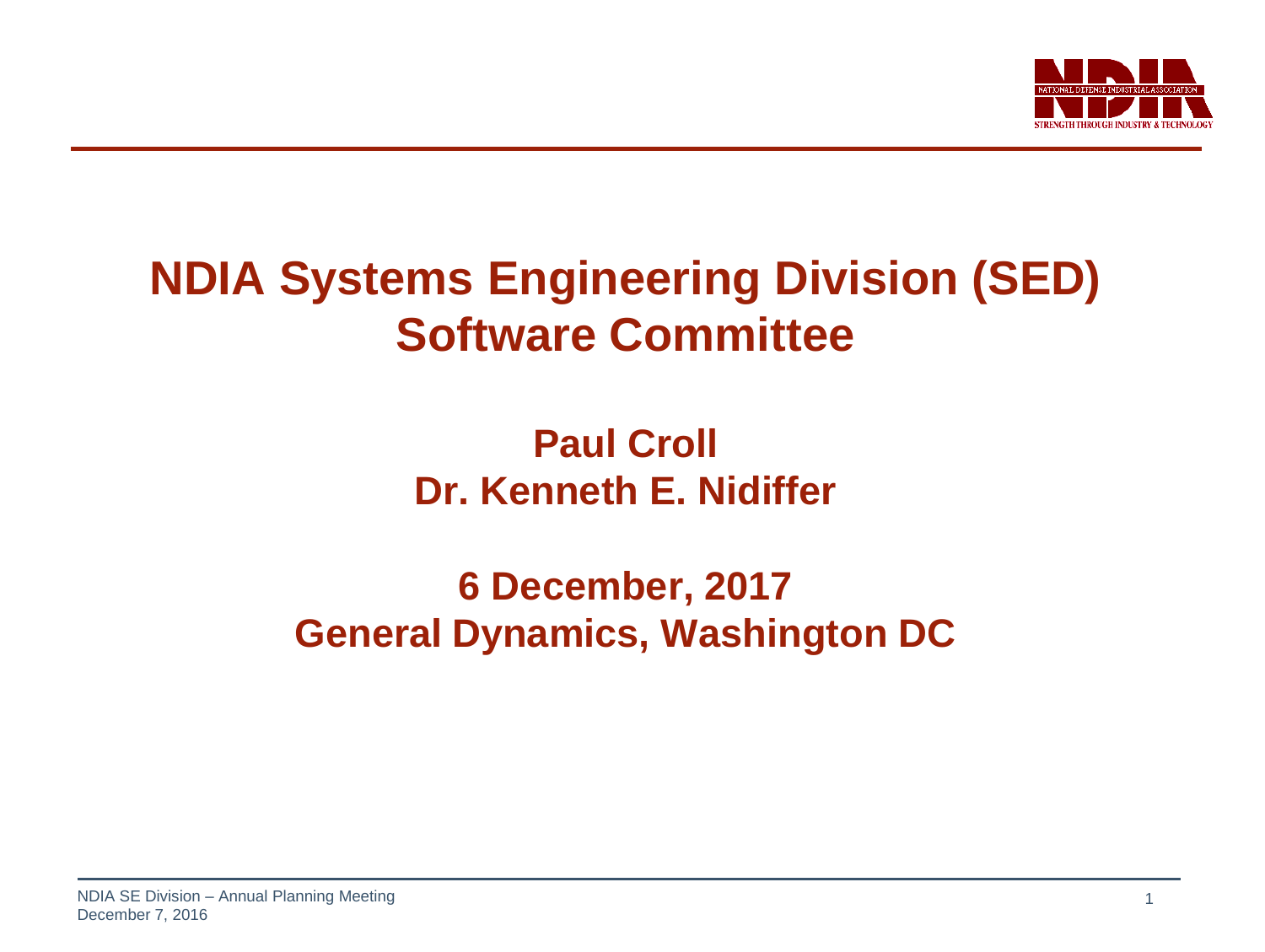## **SW Committee – Status**



#### **Proposed 2017/2018 Tasks:**

• Support the JFAC by building a framework for benchmarking industry processes, techniques, tools, architecture and design strategies, and decisionmaking rules for software assurance, at each stage of the full life cycle

#### **Deliverables/Products**

- DoD Enterprise Software Assurance (SWA) Capabilities Gap Analysis (Jan 10, 2017)
- DSB Task Force: Cyber Supply Chain (Feb 2017)
- OSD/NDIA (Sys Security Engr. and SW Committees) Joint Mtg: JFAC CGA/DSB Industry Workshop Perspective (22-23 July, 2017)
- Results presented at NDIA 2017 Systems Engineering Conference

#### **Resources**

- Paul Croll, PR Croll, LLC, Co-Lead
- JoAn Ferguson, General Dynamics
- Gary Hafen, Retired Lockheed Martin
- Tim Walden, Lockheed Martin.
- Cindy Molin, Raytheon
- Ken Nidiffer, SEI, Co-Lead
- Brian Bersen, Boeing
- Rick Selby, Northrop Grumman
- Joe Jarzombek, Synopsis
- Bob Martin, MITRE

- **Issues / Concerns:**
- Supported efforts to prioritize and close the SwA GAPs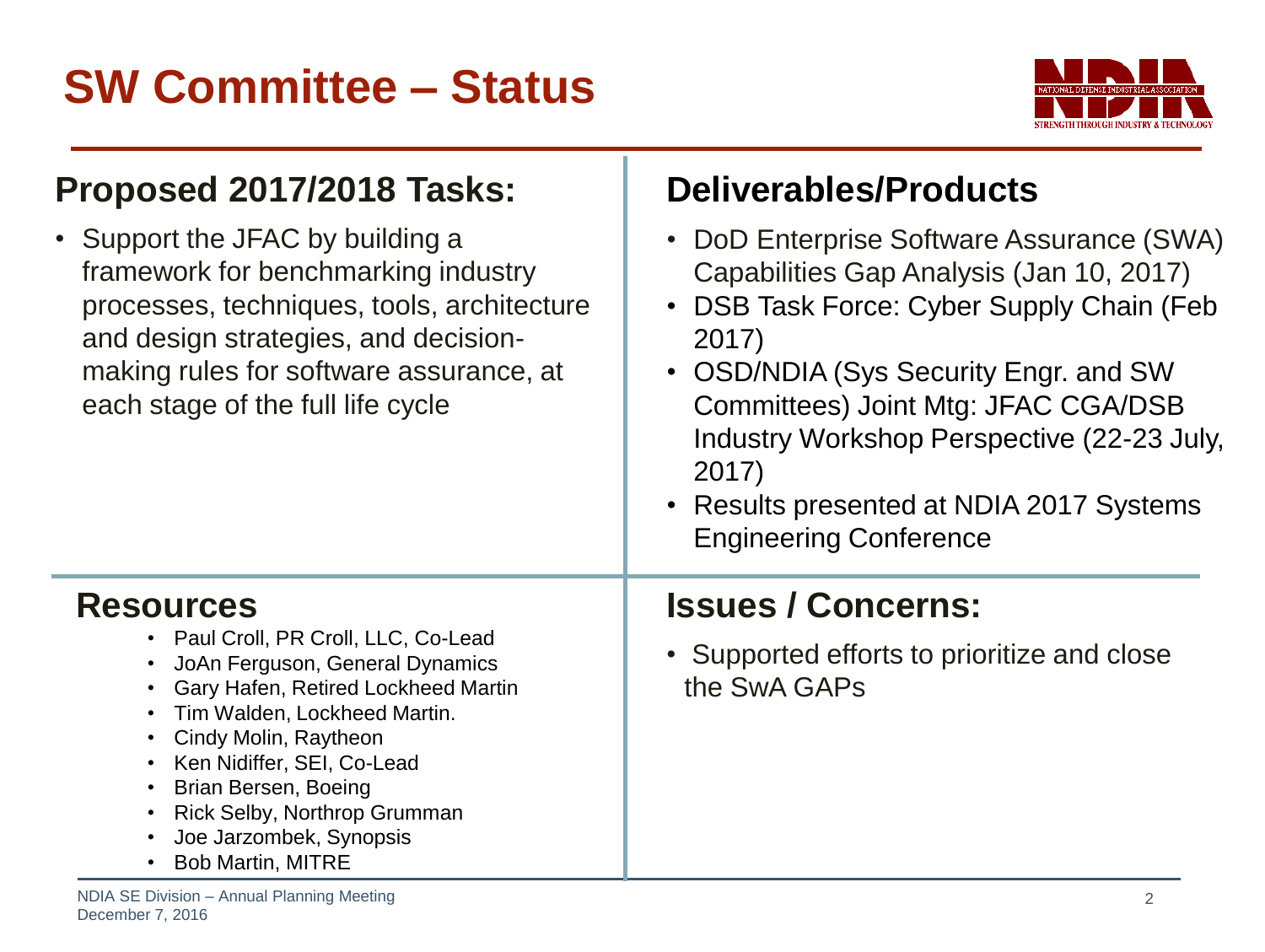# **SW Committee Suggested Plan**



#### **Proposed 2017/2018 Tasks:**

• Support the JFAC by building a framework for benchmarking industry processes, techniques, tools, architecture and design strategies, and decisionmaking rules for software assurance, at each stage of the full life cycle

#### **Deliverables/Products**

DoD Enterprise Software Assurance (SwA) Capabilities Gap Analysis

- **1. Support OSD's development of a strategy for addressing the 63 gaps from a mission engineering and integration perspective.**
- **2. Conduct a Government/NDIA workshop to validate the results**
- **3. Work with OSD to develop a plan of action**.

#### **Resources**

- Paul Croll, PR Croll, LLC, Co -Lead
- JoAn Ferguson, General Dynamics
- Gary Hafen, Retired Lockheed Martin
- Tim Walden, Lockheed Martin.
- Cindy Molin, Raytheon
- Ken Nidiffer, SEI, Co-Lead
- Brian Bersen, Boeing
- Rick Selby, Northrop Grumman
- Joe Jarzombek, Synopsis
- Bob Martin, MITRE

#### **Issues / Concerns:**

• Amount of effort to close the SwA GAPs